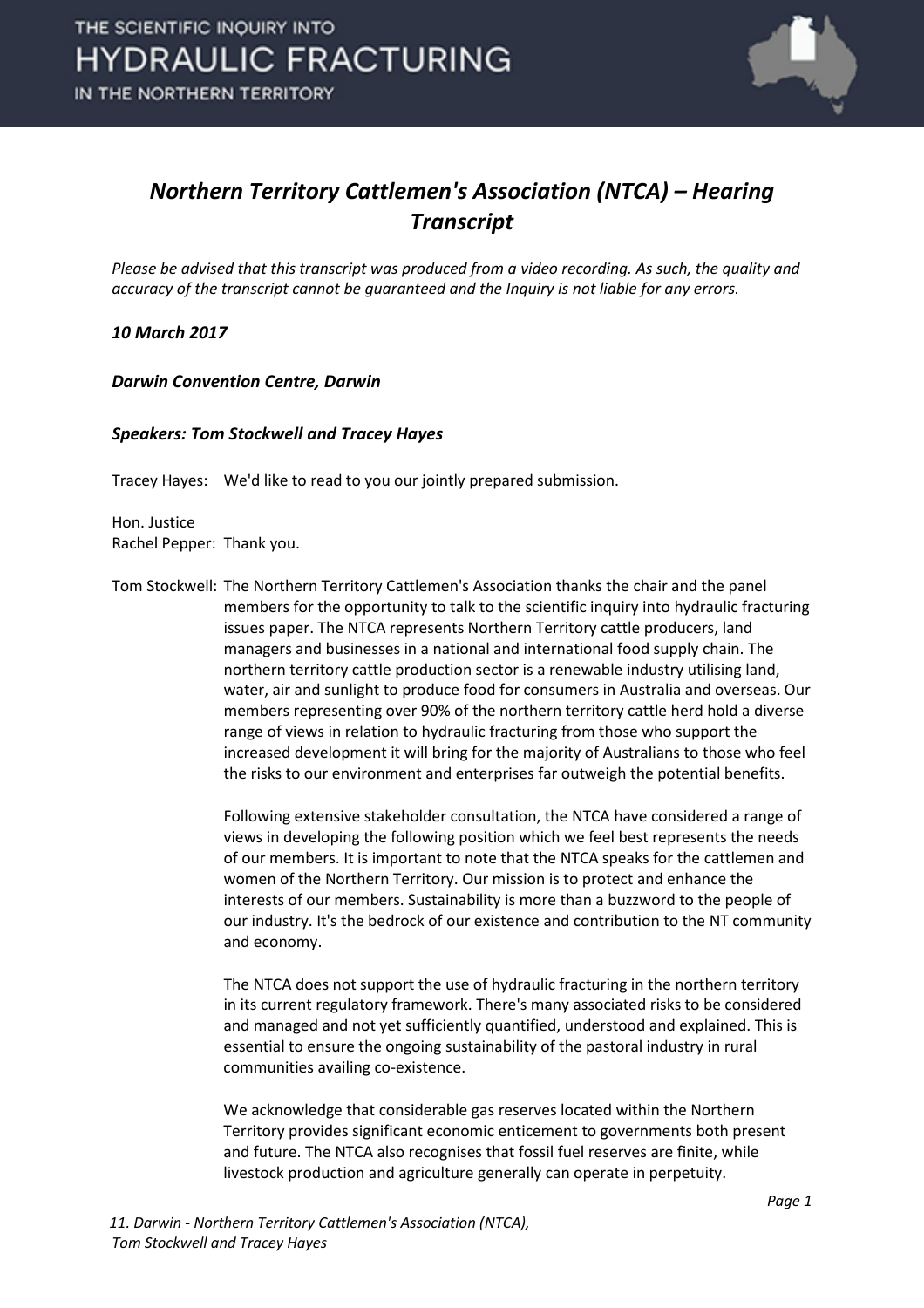

We do not believe that in pursuit of benefits to be gained from extracting finite resources such as gas for energy should negatively impact on the long term benefit gain from our industry. Therefore, regardless of the outcome of this inquiry there are a number of issues of primary concern for the NTCA and our members, which are not negotiable and need to be addressed. These include the integrity and security of our land, water and terrestrial ecosystems. Our water quality and quantity. Market and consumer confidence in the safety and value of our product. Our livelihoods and businesses. Our industry systems and accreditations and the health and wellbeing of our community.

Any risks related to the above must be acknowledged and systems put in place to mitigate them, to demonstrate a commitment to limiting any potential negative impact as a result of the gas industry.

The NTCA notes a high level of uncertainty in relation to a number of these risks. A number of scientific literature reviews in recent years have highlighted gaps in existing knowledge in relation to environmental and public health. And studies released by various groups were often met with controversy, especially in relation to their impartiality. The NTCA will reference these reports in our detailed written submission.

In consideration of this lack of certainty, the NTCA expects a higher degree of accountability to offset the risks such as a model of transparent bonds held in perpetuity.

#### Tracey Hayes: 7.1 Water

The integrity of water, both surface and underground for livestock, biodiversity, food and fibre production and domestic purposes is not negotiable.

#### Control Measures

A recent survey of NTCA members identified water quality and quantity as the area of most concern. While we await the outcomes of the inquiry by the scientific panel, we believe that the following should be implemented to reduce the residual risk of hydraulic fracturing activities having an adverse impact on water sources. And they include: Comprehensively map, measure and report baseline data relating to water and connected systems based on a shared framework criteria and process to be agreed with a range of stakeholders.

Identify and exclude from exploration and exploitation areas where the risk to water is deemed to be unacceptable.

Make it a requirement that water used for gas exploration and production be obtained from a different source to that of agriculture and domestic use.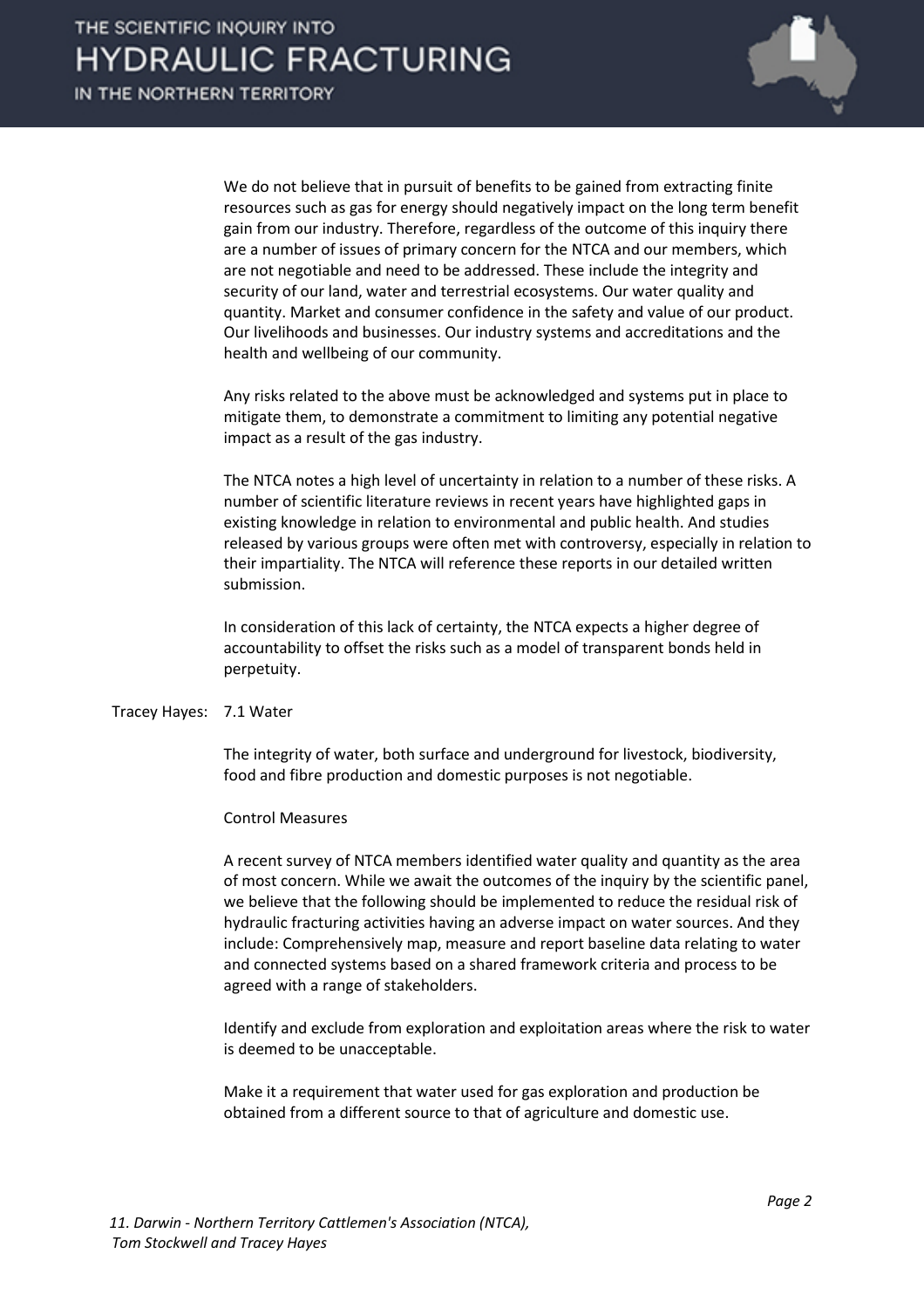

Access to water, for the resources sector, including conventional shale gas to be regulated under the water act, removing the overarching right of proponents to access water.

A better quantification and understanding of the cumulative fix of developing a gas field in terms of water use in total and on an annual basis.

Implementing obligatory, make good agreements between landholders and proponents.

To document: Proponents undertaking not to cause damage to the land's water resources. Proponents responsibility for any damage caused to the landholder's water resources. And compensation payable from the proponent to the landholder.

The NTCA accepts the risks identified under 7.1 in the issues paper.

#### Tom Stockwell: 7.2 Land

The pastoral sector reserves the right to protect its' terrestrial ecosystems and biodiversity. Soil and ecosystems are vital to a sustainable future.

#### Control Measures

To minimise risk to land as a result of hydraulic fracturing practises the NTCA believes the following control measures should be implemented:

Pre-construction baseline measurements and environmental impact assessments to include the soil profile data, particularly with respect to the surface soil to protect against contamination and unforeseen impacts of soil biodiversity or health. And regulatory land access and compensation agreements.

The NTCA accepts the risks identified in the 7.2.

Tracey Hayes: 7.3 Air

Air quality is an integral component of a healthy environment and production system.

#### Control Measure

To prevent detrimental impacts as a result of unforeseen release of emissions from well sites, the following control measures should be implemented:

Well heads to include air quality monitoring devices that are monitored by an independent third party. Air quality monitoring to extend beyond dust particulate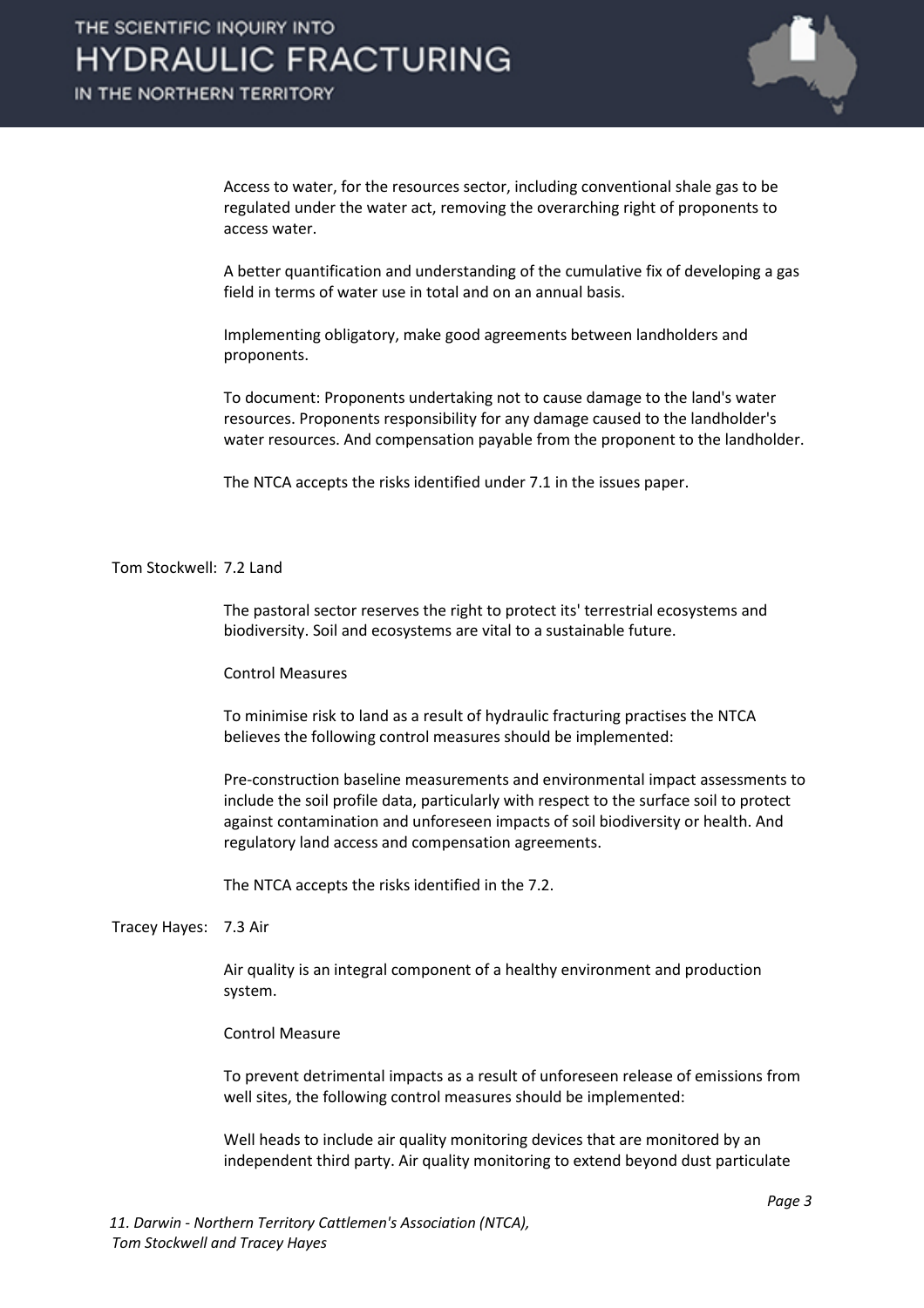

monitoring and include all emissions identified as a potential risk of release due to the fracturing process.

The NTCA accepts the risks identified under 7.3 in the issues paper.

Public Health

Human physical and mental health should not be compromised under any circumstances and is of the utmost concern to the NTCA.

The impact of an unconventional gas industry within the Northern Territory has the potential to place considerable mental strain on pastoralists directly involved in the activities, as well as those on neighbouring properties or in proposed development areas.

There is also a risk to physical health due to contamination from gas industry activities impacting on the living or working environment of pastoralists. Or increased risk of injury due to risks associated with the construction activities and activities conducted for the ongoing maintenance of assets during the operational phase.

Furthermore, chemicals and contaminants have the potential to accumulate in our livestock in the form of meat residues and they not only risk public health but create market access issues for our products.

The NTCA accepts the risks identified under 7.4 in the issues paper.

Tom Stockwell: 7.5 Aboriginal People and Their Culture

The NT pastoral sector's long association and mutual respect with the Aboriginal people. There is a responsibility to ensure Aboriginal communities are provided credible and accurate advice. NTCA is of the view Aboriginal interests are well represented in this process through the Central and Northern Land Councils.

#### 7.6 Social Impacts

It's critical for the future of the Northern Territory that the social fabric of communities is maintained and enhanced, and the NTCA is concerned there is a real risk that an unconventional gas industry, and the boom and bust phases associated with establishing the industry, may have a detrimental impact on the long term viability of these communities.

The NTCA agrees that an exhaustive assessment of the social impacts is too early to determine. However, the highest priority must be to ensure that the benefits for communities remain post development.

Control Measures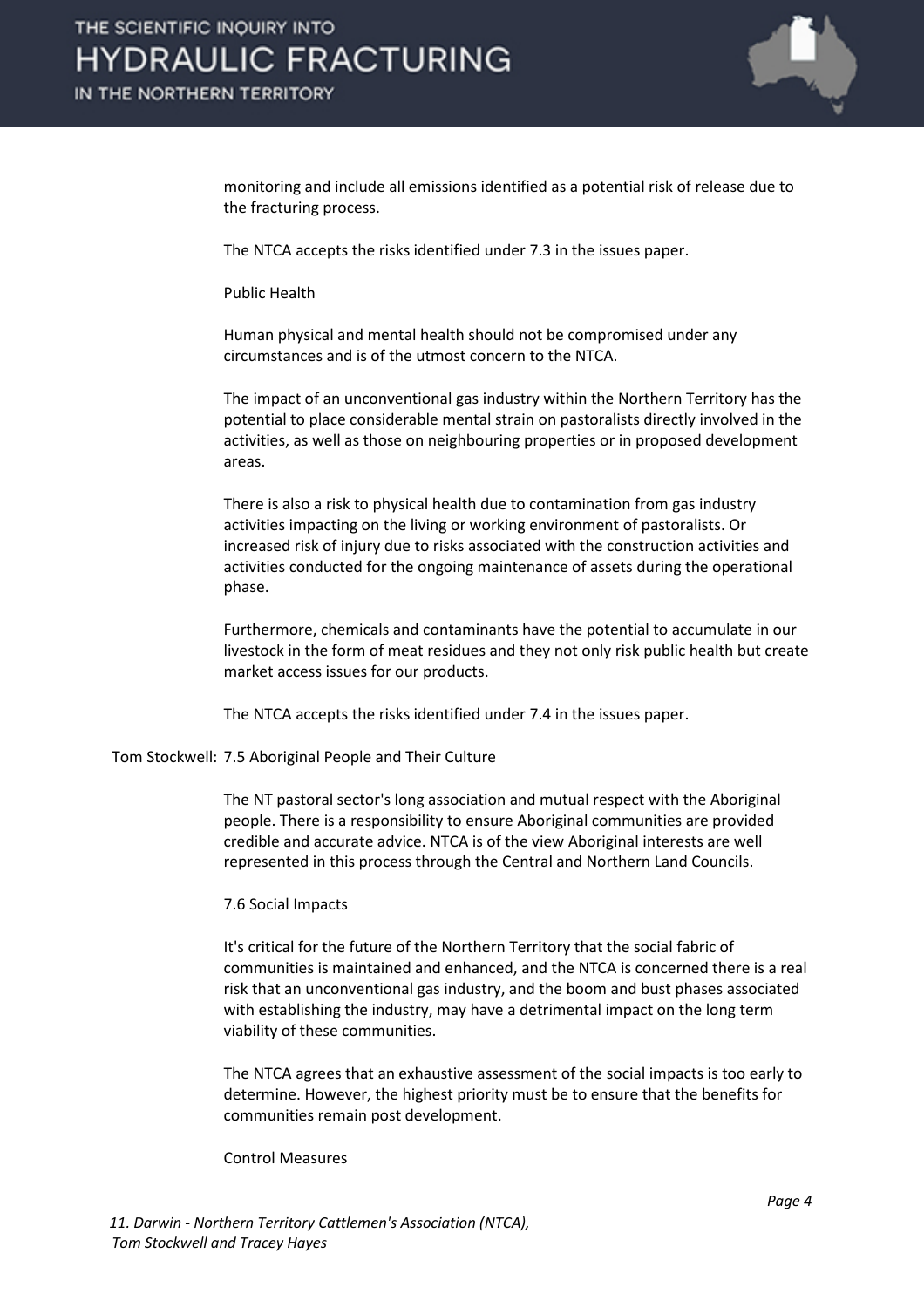

The NTCA maintains the following measures should be implemented to ensure the social fabric of communities is either enhanced or maintained as a result of introducing an unconventional gas industry in the NT.

Establish a policy, similar to the Western Australia Royalties for Regions Programme to ensure economic benefits generated as a result of the unconventional gas industry are invested into the communities affected by the shale gas projects.

Benefits should be in the form of investment in infrastructure and long term capital assets.

Compensation to be negotiated on a case by case basis with individual landholders.

The NTCA accepts the risks identified under 7.6 in the issues paper.

Tracey Hayes: 7.7 Economic Impacts and 7.8 Land Access

The NT pastoralist industry reserves the right to exist without detriment from another industry and maintains that those that hold a proprietary interest in the land, reserve the right to negotiate access including the right to say no and, or, yes.

Access to pastoral land and the conditions upon which the land is accessed has been identified as key to managing a number of other risks identified by the panel. For example, mental health is linked to the ability of a pastoralist to negotiate control points, that will provide confidence that project risks are adequately managed. Therefore, the conditions under which land is accessed is considered a critical point for pastoralists.

Control Measure

Due to the varying degrees of risk associated with each project and complex issues, there will be unique conditions, from site to site and project to project. The NTCA considers individual rights critical to upholding the welfare of pastoralists in the individual businesses and as such maintains that a gas industry model, in the Northern Territory must include the right to negotiate compensation for individual landholders, including the right of a pastoralist to say no, and, or, yes to access.

The right must be legislated as perpetual leaseholders, NTCA members have the right of exclusive possession of their land. Each landholder has the right to generally use the lease in accordance with the lease conditions, without limitation.

The NTCA accepts the risks identified under 7.7 and 7.8 in the issues paper.

7.9 Regulatory Framework

The current regulatory land access framework is inadequate and does not meet the expectations of landholders or delivers any compensation. The government must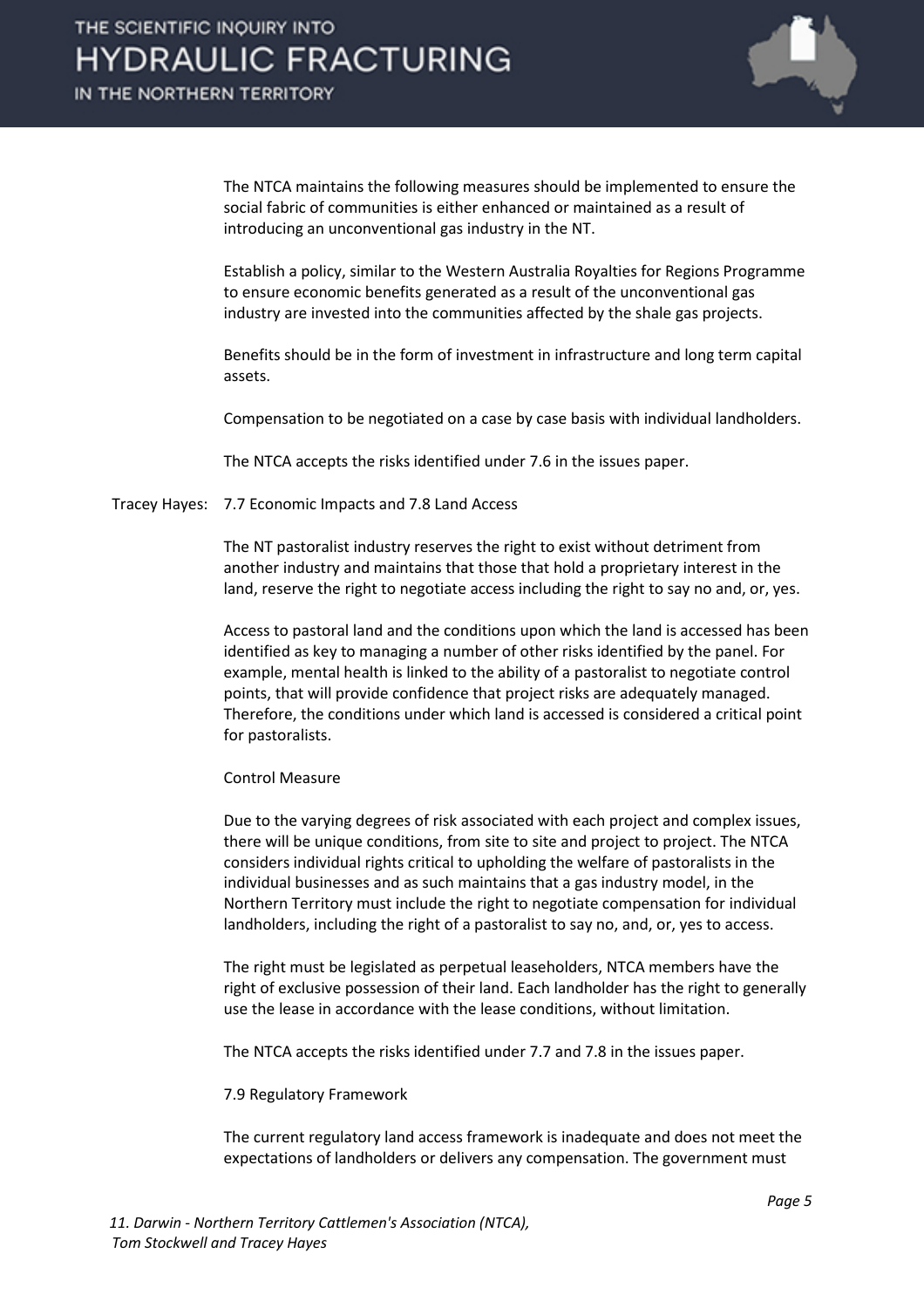### THE SCIENTIFIC INQUIRY INTO **HYDRAULIC FRACTURING** IN THE NORTHERN TERRITORY



establish a legislative framework for land access, conduct and compensation agreements between landholders and proponents.

The land access framework must acknowledge that the proponent has a general liability to compensate landholders for any compensable affects suffered by the landholder and the land access, conduct and compensation agreement must be agreed before access is undertaken.

Land access, conduct and compensation agreements can only be negotiated through full disclosure by proponents that avails to the landholder what, where and when of the activities to be undertaken on their land.

Government must legislate that a proponent who enters land in a petroleum authority's area to carry out and activity without agreement must be liable to a penalty. The NTCA requests that the inquiry investigates a regulatory model that includes a layer of independent regulatory protection, particularly in relation to gas well integrity during construction, exploration and production, and once decommissioned.

The NTCA requests the inquiry investigates a model of transparent bonds, held in perpetuity and managed by an independent authority.

The NTCA request the inquiry investigate the merits of a gas reservation policy, on behalf of all Territorians to ensure residents have access to clean and affordable gas for the foreseeable future.

The NTCA accepts the risks identified in 7.9 in the issues paper.

Tom Stockwell: Closing statement.

The NTCA is seeking, on behalf of its' members, the ultimate right to protect the land, border, natural resources and their livelihoods.

In summation, it's the NTCA's overarching position that we do not support hydraulic fracturing in its' currently regulatory position, as the associated risks have not been sufficiently quantified, understood or explained.

We support a landholder's right to say no to access, conversely this includes the landholders right to say yes. Should a landholder say yes to access the government must establish a legislative framework for mandatory land access, conduct and compensation agreements between landholders and proponents.

The NTCA will provide a comprehensive written submission as the inquiry process evolves and progresses. And the NTCA is available to provide assistance to the inquiry as required.

The NTCA reserves its' final position on the identified and future risks until the results and recommendations of the inquiry are known.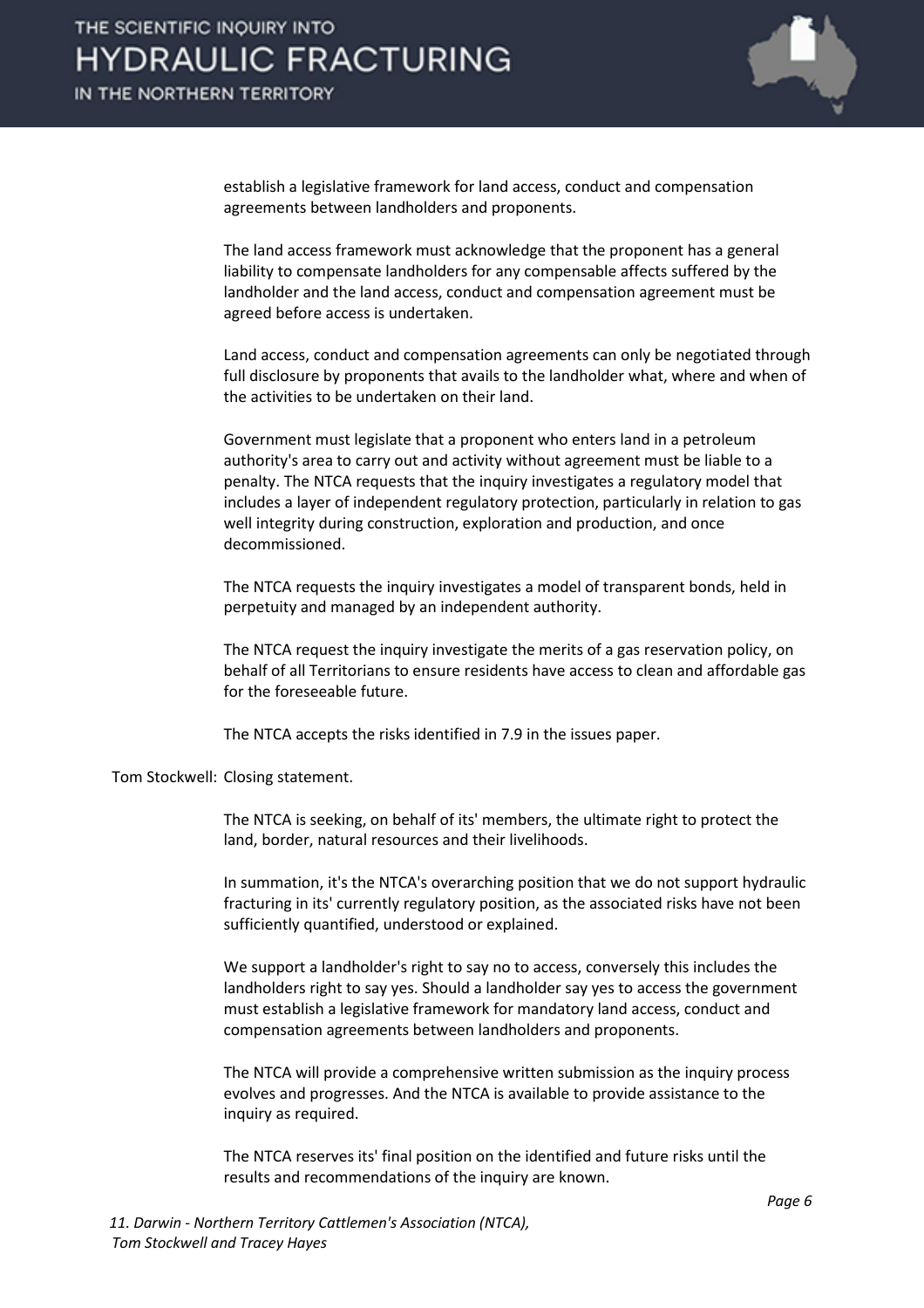Thank you very much.

Tracey Hayes: Thank you. Hon. Justice Rachel Pepper: That's the view for that very comprehensive statement which actually addressed the issues paper, which was good, and the way you worked through it was very helpful to the inquiry. I've got a couple of opening questions. First of all, how many members does your organisation represent? Tracey Hayes: We represent approximately 90% of the beef herd. Our membership is calculated on a per herd basis. Hon. Justice Rachel Pepper: Okay, so 90%, all right. I guess going to, possibly, the most contentious aspect of your presentation, or what I anticipate will be the most contentious aspects of right of veto, we put this to both ORIGIN and SANTOS this morning and their response was, "Well, you don't know what's underneath the land and that's the property of all Territorians." What's your response to that? Tracey Hayes: Okay, I agree and I understand the broader principle about the right to the resource and it you, and you, and you and all of us. However, if you think about it from the broader community expectation perspective and this issue of social licence, we have seen, in other jurisdictions, where as a result of community outrage, it has simply been no to access, in any form, for an indefinite period of time. And it is my view that if you disempower landholders, the right to have a level of control over what goes on over their livelihoods and their businesses, that you enrage that response. However, provided that there's an appropriate regulatory regime in place to protect all of the things that we've mentioned today then I think it's the landholders' rights to be able to have a say either way, what goes on their property. Hon. Justice Rachel Pepper: Thank you. Yes, Dr. Jones. Dr. David Jones: Just getting back to this issue of land access and compensation and other things, if we follow the Queensland model there's something like 1450 agreements that SANTOS told us that they had with landholders. What do you do about that model because, by negotiations you see some advantages but the disadvantages are the individual landholders can be picked off and it encourages competition and other things, and secret business.

> Do you think there should be some kind of baseline for an agreement that ... some minimum standard that should be in all the agreements?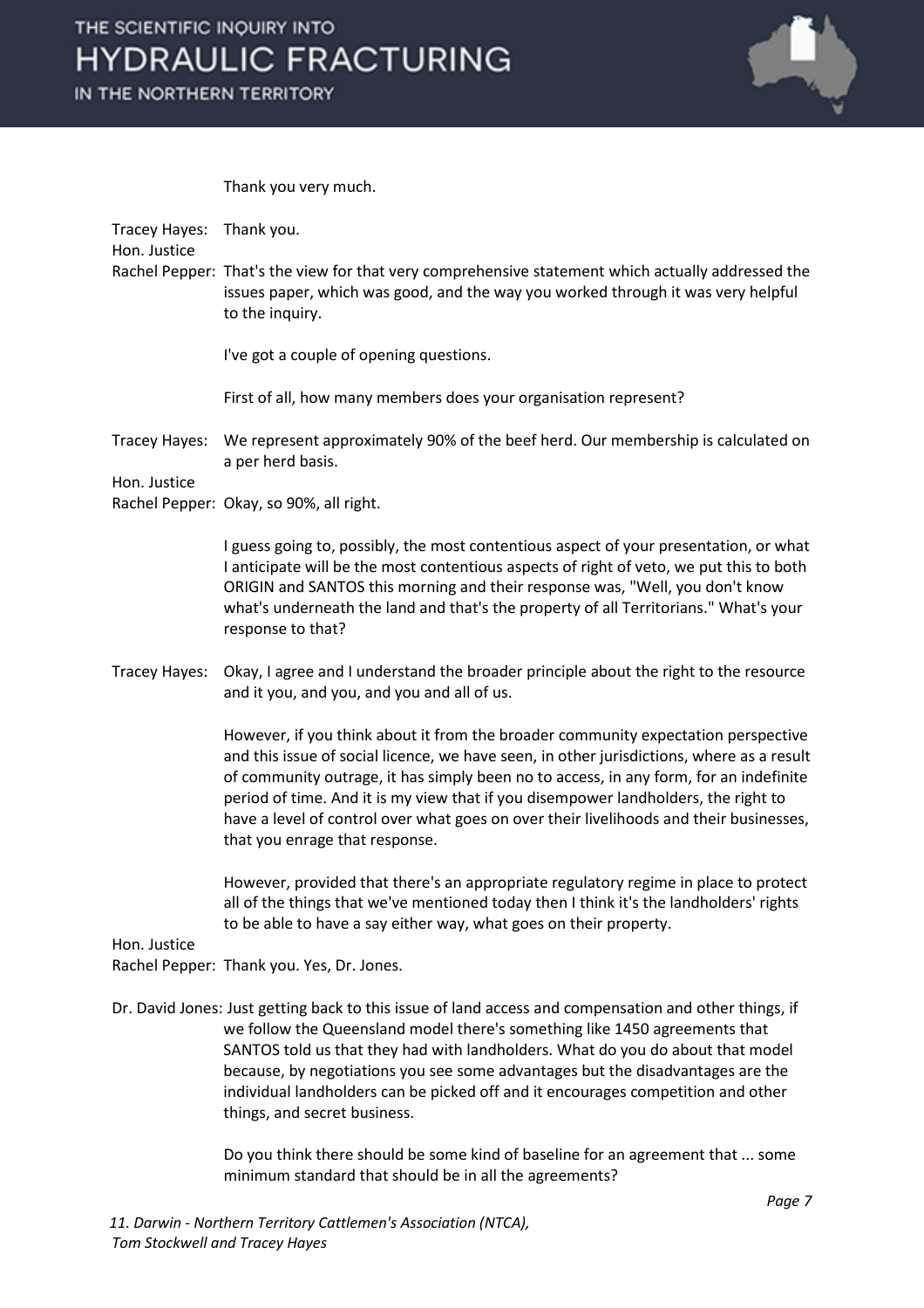# THE SCIENTIFIC INQUIRY INTO **HYDRAULIC FRACTURING**

IN THE NORTHERN TERRITORY



Tracey Hayes: Look, I think it is something worth considering and if we just think about the Queensland model for a moment, it's taken them a long time to get it even close to right and there's been an awful lot of hardship along the way.

> The Northern Territory has got a unique opportunity now to get the settings right from the start and it's our view that access, compensation, conduct agreements will go a long way to delivering that.

> I can't speak for the games that are played between gas companies and landholders but I'm very much in support of the view for individual businesses to have the right to negotiate what goes on their property.

Dr. David Jones:Okay, and just a supplementary question.

With the current players, at where, in terms of exploration, are they made good agreements in those current arrangements?

- Tracey Hayes: I'm not privy to the individual agreements that are currently in place but I believe there is a deficit in the current petroleum legislation in relation to that.
- Tom Stockwell: There have been examples in terms of the exploration stages where one company has at least has put aside an extra bond ... I just forget what it was, but quite significant, in an agreement with district landholders. But it was a company to ... landhold thing. It was above and beyond what they were required to do.
- Prof. Barry Hart: You identified the accumulation fracking chemicals in livestock and the impact that would have on domestic and overseas markets. Do you have any evidence there's a serious risk or ...
- Tracey Hayes: It's very difficult to access evidence in relation to shale gas, and the potential risks. And we believed it was an important enough issue to put towards the panel in the hope that you will consider the risks of that in your deliberations and form a position on that.

Hon. Justice

Rachel Pepper: We need the evidence.

- Prof. Barry Hart: I was just trying to ...
- Tracey Hayes: Can I take that on notice and I will endeavour to seek out some supporting evidence for that.
- Prof. Barry Hart: Yeah, particularly in terms of what might be the pathways of which chemicals can get from here to the cow. That's the first thing.

Tracey Hayes: Sure.

Tom Stockwell: And I guess, part of the issue we're dealing with, as non-experts in that particular area is, you see a report that says one thing, then automatically someone else says,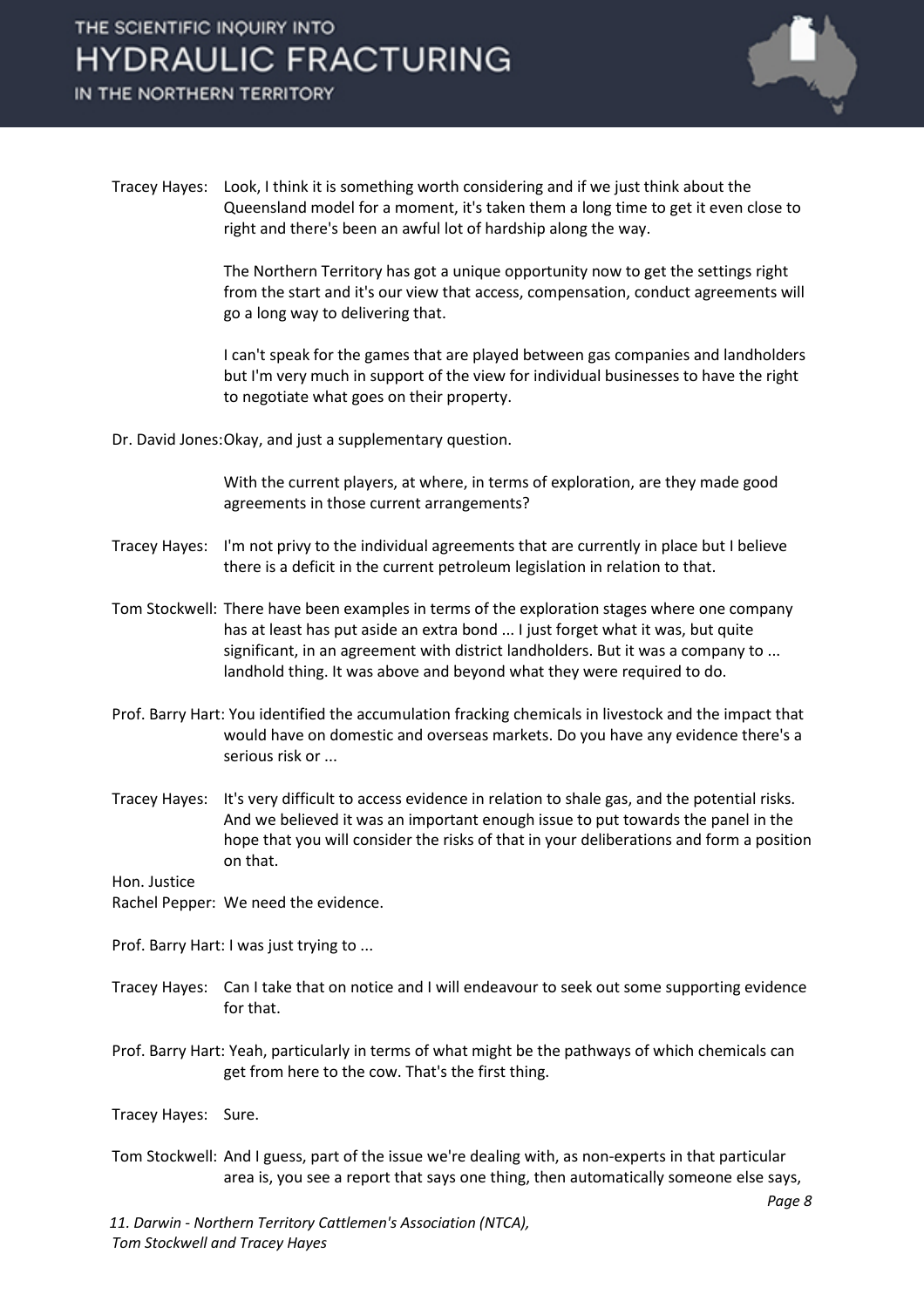

"no, that's rubbish. This is the real situation." So it's really hard for us to sort the wheat from the chaff.

But what we're dealing with is a consumer and customer base that is really sensitive to this and we've got organic producers, but all of our beef goes out as natural, grass fed beef, just about. So the perception of issues in the quality of our meat, that sort of thing can be devastating so we can't afford to have the whiff of impropriety about it, is our issue.

Hon. Justice

Rachel Pepper: I guess there may be some useful analogies as to whether or not there has been an impact in, for example, states in the United States where there have been documented instances of contamination. I guess I'm wondering whether or not in Queensland, whether or not there's any evidence there that you can draw upon. I mean, it does have a cattle industry.

> Again, I would have thought, if there was evidence to be had, you'd find it in Queensland now.

Tracey Hayes: And pursuing it by Meat and Livestock Australia would be a good start.

Hon. Justice

Rachel Pepper: Thank you. Yes, Dr. Beck

- Dr. Vaughan Beck: You mentioned the Royalties for Regions Programme in WA, so I'm just wondering what you would like to perhaps see come to the Northern Territory and what sort of infrastructure you might like to see developed?
- Tom Stockwell: So, I come from around Daly Waters, which is off the Stuart Highway and that's what development we have, we aim for Stuart Highway. So all of our roads are dirt, impassable in the wet season, there's no roads, there's no mobile phone reception. You know, there's very little community and there's meagre community amenity, in terms of that. So it would be a district by district need, I suspect but to me the principle of ... if there's going to be money made out of that region we shouldn't ... My experience in the Territory is if there's money spent on good capital investment, like a good bitumen road or a power line, or something like that. Eventually, that is made use of and added on to, but at least it's there for people to build off. But if we go and spend it on a song and dance festival, or something like that, well it's gone.

I guess that's the distinction we're trying to make.

Hon. Justice

Rachel Pepper: There are documented examples of where the gas companies themselves have provided that infrastructure as part of the conditions that have been negotiated as part of the land access arrangements, so there are potentially benefits, infrastructure benefits, to this industry.

Would you care to comment on that?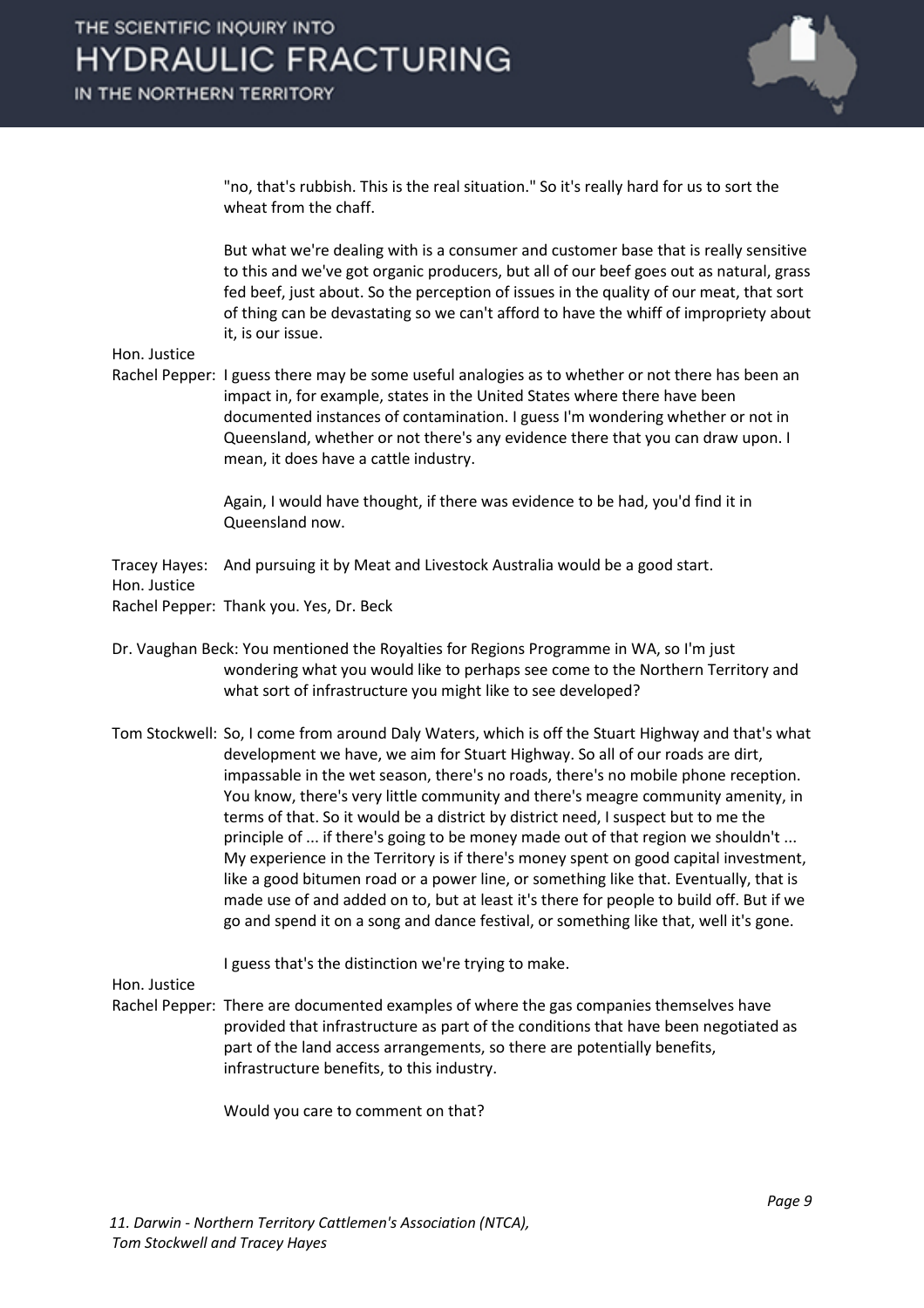## THE SCIENTIFIC INQUIRY INTO **HYDRAULIC FRACTURING**

IN THE NORTHERN TERRITORY



- Tracey Hayes: Well in the first instance I would agree. There is a potential benefits to be gained through investment by gas companies in infrastructure and we've seen examples in other jurisdictions where exactly that has occurred.
- Tom Stockwell: The converse to that, if I may, is the example we had with the building of the North Australian railway line through our district, where there were agreements in place, they were major users of an arterial gravel road which they wrecked in the process of building the railway line and they had made good provisions at the end of the project.

At the end of the project they closed that company straight away and there was no one to chase to fix up the road, so that must be 10 or 15 years ago and we still have a miserable road servicing a lot of our district.

So, we don't want to end up there.

Hon. Justice

Rachel Pepper: Any other questions?

Dr. Vaughan Beck: The Royalties for Regions is trying to develop some infrastructure for the region so you would need to get, presumably some agreement amongst the NTCA in terms of their members and what they would want.

> I'm just trying to get an indication because at the beginning you said that the NTCA have got quite a diverse range of views at the moment. So, how would you see that sort of consensus building within the NTCA on those sorts of issues, given the diversity of issues that you're also acknowledging and we appreciate the articulation of those differences.

Tracey Hayes: One thing that we're 100% certain on is full agreement on the requirement for enabling key pieces of supply chain infrastructure. At the top of the list is roads. Roads not only benefit the partial of the street but also the entire Northern Territory community.

> So I would suggest, that the capacity to be able to get our product to market 365 days a year would be most attractive to all.

Hon. Justice

Rachel Pepper: Anybody else?

Well we're obviously going to keep going because we have minutes left.

I think you've mentioned that you'd prefer at least one of the measures that you suggested was compensation, and to be negotiated on a case by case basis. That may perhaps be advantageous if you're a larger operator or if you're a larger pastoralist, but would there be any utility in having, say, a minimum amount of compensation that was available and then you could have negotiations on top of that.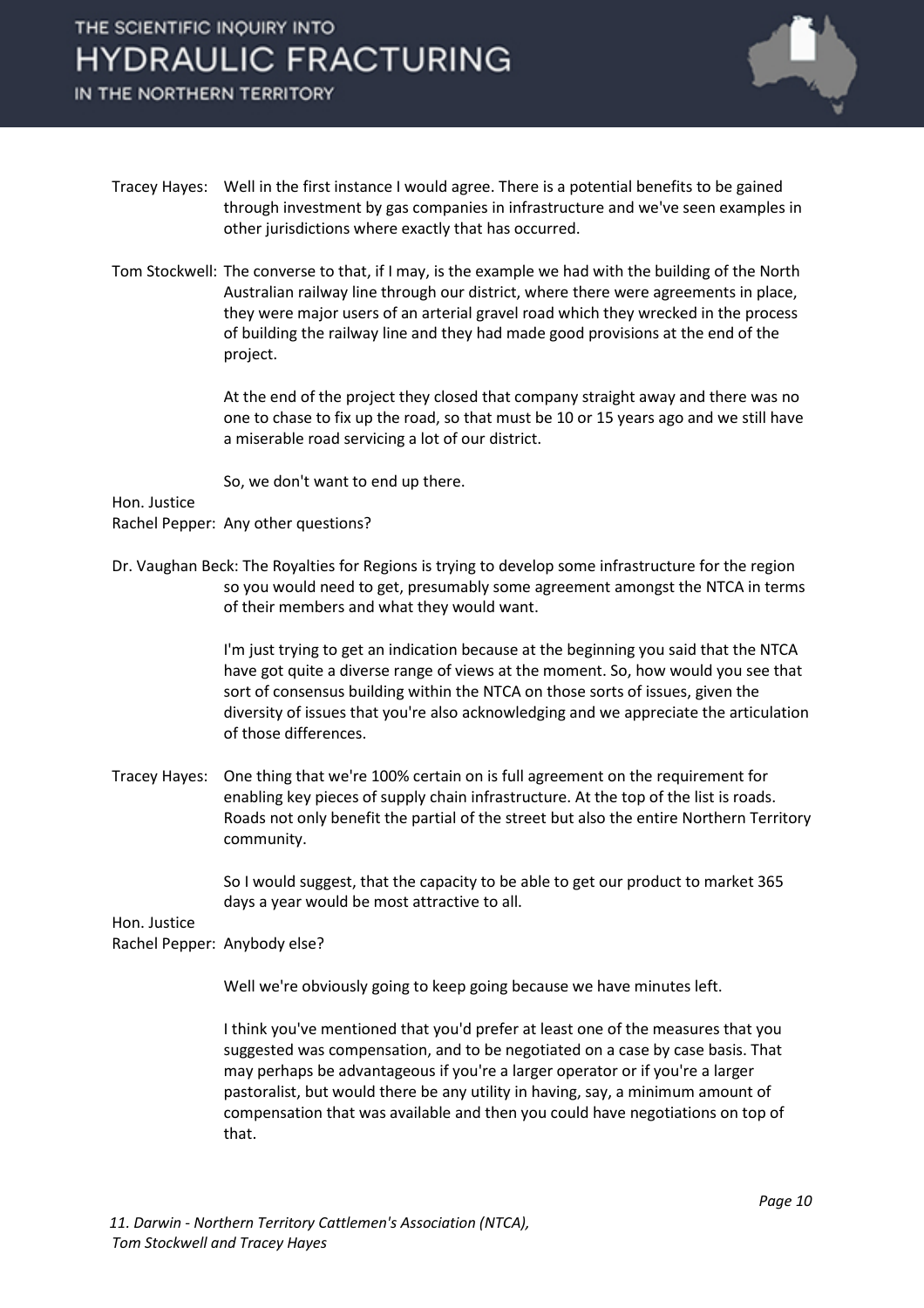I guess I'm concerned that there may be some instances, where, due to a lack of transparency, pastoralist A is not getting the same as pastoralist B and there's no really good reason for that.

Tracey Hayes: Okay, I'm aware of discussions between landholders previously where there has been some level of uncertainty as to where to start in this area of negotiation. I'm also very much of the view, I think it is an individual business's right. I would like to take that on notice and get back to you with a position on that and I'd like to seek specific feedback because there is also a view that if you set a baseline amount that that's where the gas companies will want to sit. And we're very much not supportive of that being the position.

Hon. Justice

Rachel Pepper: Sure, just that negotiating these types of deals are costly, they take people away from running their business.

Tracey Hayes: Yes.

Hon. Justice

Rachel Pepper: And they usually involve lawyers and there can be, obviously, associated difficulties with all of those.

Tracey Hayes: Yes.

Hon. Justice

- Rachel Pepper: And that's a complaint that has come up during the course of the past couple of days from various pastoralists.
- Tracey Hayes: There are numerous examples of where enormous amounts of time have been required from pastoral businesses and some small family operators that really aren't able to afford that time spent in negotiating with other. With the gas companies, in numerous examples, the minerals industry and there aren't any current leavers available to request compensation for that time.

Hon. Justice

- Rachel Pepper: I've got two additional questions, one is in relation to the trust, that you mentioned, to be held in perpetuity. Is that to deal with legacy issues, is that what you meant by that trust? It was just a bit unclear.
- Tracey Hayes: Yes, so environmental bonds held in perpetuity. So, we've seen examples where there's been speculation that pressure has been applied to governments to access bonds when the resources sector is in a downward trend. So it is our view that, environmental bonds help in perpetuity must be free of influence from government and managed independently.

Hon. Justice

Rachel Pepper: I see. And then one last question from me, at least, which is I think you mentioned the risks associated with injury during the construction phase. Was that injury to the pastoralists? I was a bit unclear about that as well.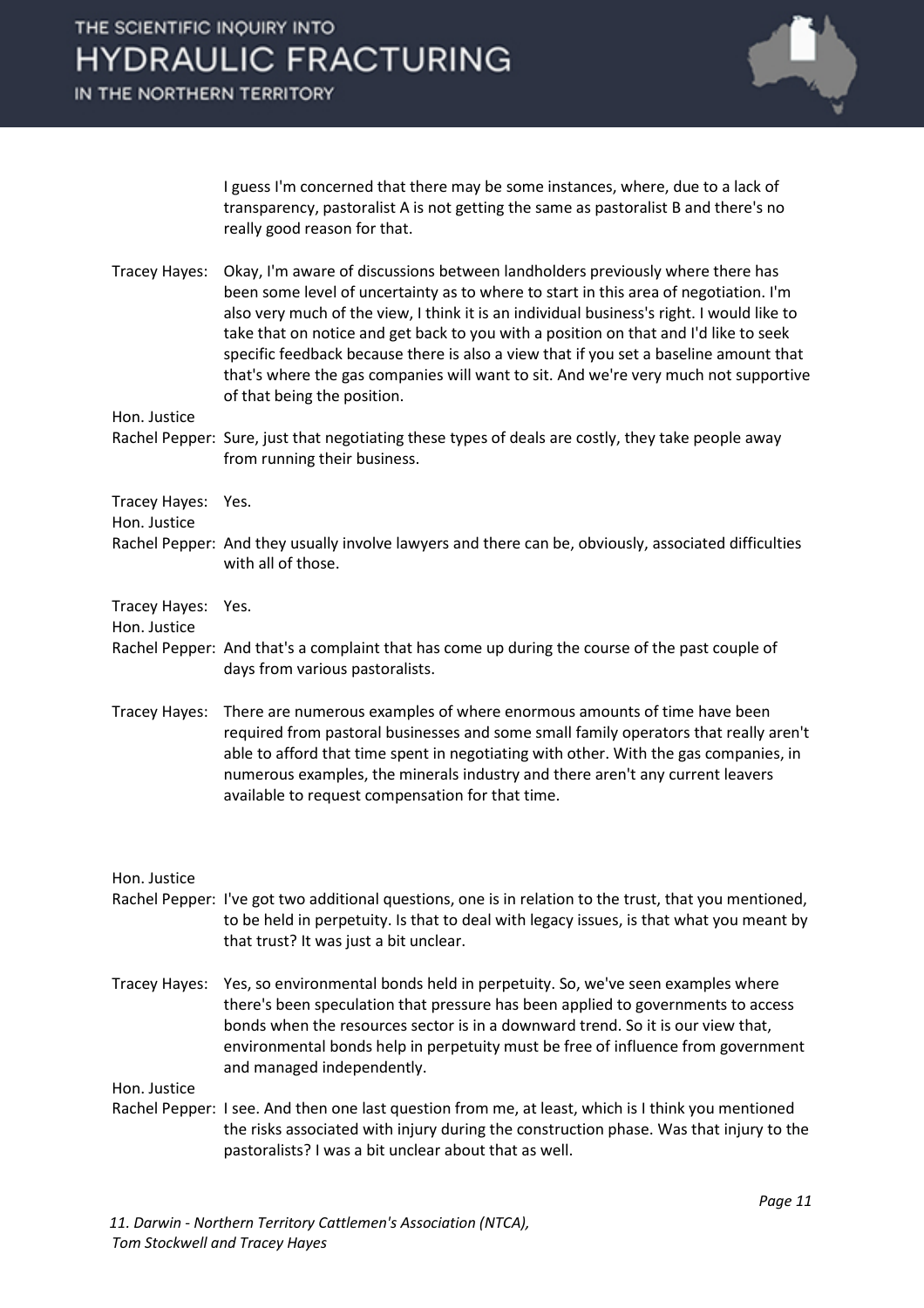# THE SCIENTIFIC INQUIRY INTO **HYDRAULIC FRACTURING**

IN THE NORTHERN TERRITORY



Tracey Hayes: So, perhaps we need to be more specific to that but it's risk to pastoral staff and families. There've been numerous examples of close calls on roads and blind corners. You know, there's no speed limits so we're talking at times up to perhaps 80 to 100 people habitating a piece of land that might normally only have five on there. Hon. Justice

Rachel Pepper: I see.

Tracey Hayes: That was where we were heading with that. Hon. Justice Rachel Pepper: Increased vehicle traffic and ... all right, thank you. That was everything from me.

### Yes?

- Prof. Barry Hart: Just to tease apart a little bit your suggestion for power of veto. Would you see that as being available at any stage? Because you know, we've got exploration, someone might agree at that particular stage, then there's development, they still might want to agree and production, they might not want to disagree. So are you ... is there any stage of the process?
- Tracey Hayes: We haven't included a stage in our submission but it is my view that if a landholder is fundamentally and philosophically opposed to any type of co-existence with the gas industry then they should have the right to say no.

Prof. Barry Hart: That's one thing that's pretty easy then.

- Tracey Hayes: Yes
- Prof. Barry Hart: I'm just wondering if there's a ... you would wish the power of veto at any stage along the process?
- Tracey Hayes: I believe so. There would need to be a reason to trigger that change in the landholder's position and I would suggest that it would be as a result of conflict or detriment.

Hon. Justice Rachel Pepper: Anything else?

Dr. Vaughan Beck: Just a question. Hon. Justice Rachel Pepper: Last question then.

- Dr. Vaughan Beck: You've clearly articulated your bottom line as the power of veto. If that issue was then granted are there any second order issues that really come nearly to the surface but don't quite make it the importance of this veto? Where's your other areas of principal concern as simple as the veto issue?
- Tracey Hayes: Land access, compensation and conduct agreements.

Dr. Vaughan Beck: Right.